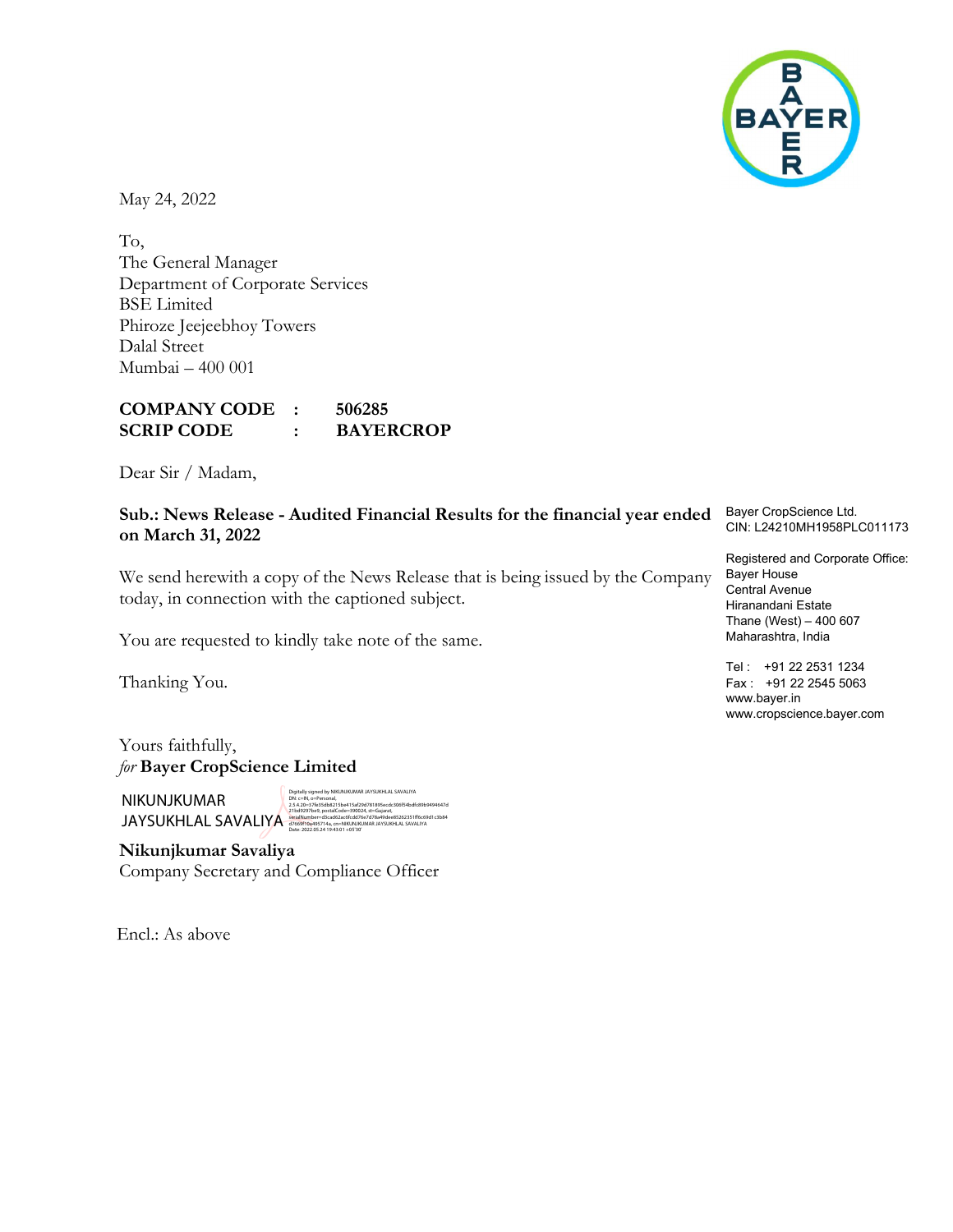

Bayer CropScience Limited Communications Bayer House, Hiranandani Estate Thane (West) - 400607 Maharashtra, India www.bayer.in

# News Release

### Financial Results for FY 2021-22

## Bayer CropScience Limited reports Q4 & Annual Results

- FY 2021-22: Revenue from Operations of ₹47,344 million and Profit Before Exceptional Items & Tax of ₹7,883 million
- Q4 2021-22: Revenue from Operations of ₹9,633 million and Profit Before Exceptional Items & Tax of ₹1,895 million

Mumbai, May 24, 2022: Bayer CropScience Limited (BSE: 506285) on Tuesday announced its results for the financial year (FY) and quarter ended March 31, 2022. In FY 2021-22, the Company registered Revenue from Operations of ₹47,344 million, compared to ₹42,613 million in the previous year, registering an overall revenue growth of 11%. Profit Before Exceptional Items & Tax stood at ₹7,883 million, compared to ₹7,894 million in the previous year. Profit after Exceptional Items & Tax increased by 31% from ₹4,931 million to ₹6,453 million.

In Q4 of FY 2021-22, the Company registered Revenue from Operations of ₹9,633 million, compared to ₹7,337 million in the corresponding quarter of the previous year, delivering a strong growth of 31%. Profit Before Exceptional Items & Tax for the quarter stood at ₹1,895 million, compared to ₹735 million in the corresponding quarter of the previous year.

Commenting on the quarterly results, Simon-Thorsten Wiebusch, Executive Director, Bayer CropScience Limited said, "New product launches such as Vayego and Dekalb 9208 and overall strong crop sentiments were key drivers for our sales growth in Q4. This has been achieved overcoming some supply constraints faced during the quarter and partially offsetting inflationary pressure with price increases."

Speaking on the FY results, Simon Britsch, Chief Financial Officer, Bayer CropScience Limited said, "Effective demand generation, scaling up of alternate business models and new product launches, enabled us to post strong growth of 11% in Revenue from Operations. Our operating costs increases were driven by our continuing investments into strategic initiatives to expand Bayer's farmer reach of our portfolio and normalization of business activities as travel restrictions eased. During the year, the Company had an exceptional income of ₹585 million arising from the sale of part of the seed distribution business viz. mustard, cotton, millet and sorghum seeds. The Board of Directors has recommended a final dividend payment of ₹25/- per equity share of ₹10/- each for the financial year ended March 31, 2022, subject to shareholders' approval."

Sharing an outlook for the future, D. Narain, MD & CEO, Bayer CropScience Limited, said, "We continue to focus our efforts to bring innovations across the entire agricultural value chain to drive business growth. To this effect, we have rolled out multiple initiatives some of which have already started showing growth potential."